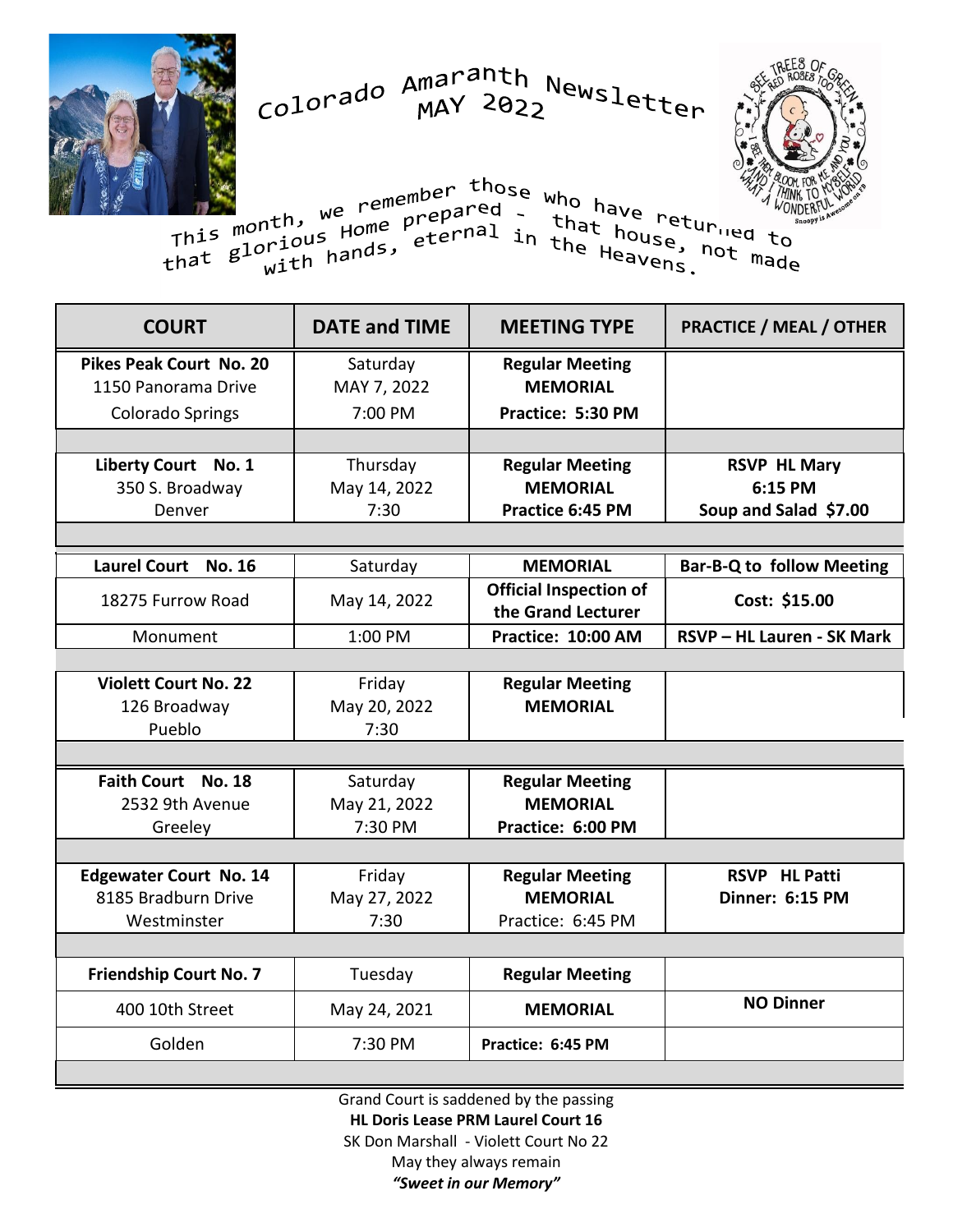

### **A Message from Grand Royal Matron – HL Lula Ellsworth**

Please take a moment to remember the Honored Ladies and Sir Knights who have passed away this year. May they always be "sweet in our memory"



Wishing all the Ladies a Happy Mother's Day. On Memorial Day flags should be flown at

half-mast from dawn to noon, noon to dusk at full mast.

#### **SUBORDINATE COURT NEWS**

.

#### *Honored Ladies – Please wear WHITE this month as we remember our departed members*

**LIBERTY Court No. 1 May 12, 2022 – 7:30 PM Regular meeting. Memorial** - Practice 7:00 PM

**Meal:** Soup and Salad **Cost:** \$7.00 **Time:** 6:15 pm **RSVP to:** Mary Keithline

**HAPPINESS:** HL for the May Meeting please wear White. Please let us remember those who have passed within the last year. We hope that all had a Happy Easter. We would like to wish all Mothers a Happy Mothers Day. We would like to wish any who have Birthdays in April a Happy Birthday and any who have Anniversary's a Happy Anniversary. **ILLNESS and DISTRESS:** HL Sheryl Wilson will be getting some medical issues taken care again this month. HL Wanda McClune is still staying home until she feels up to coming to a meeting. HL Melinda Medrick-Nye had a blister on her foot and working through a few other issues

# **FRIENDSHIP Court No. 7: Meeting May 24, 2022 at 7:30PM Regular meeting – Memorial – Practice 6:45 PM No**

#### **Dinner**

HAPPY SPRING TO ALL - as you know, May is our Memorial Meeting. I am in need of some pro-tem helpers, especially for the square; if you would be willing to help, please give me a call (303-420-5882). Ladies white dresses and gentlemen white vest and tie. There will be a short practice before meeting at 6;45 pm.

**HAPPINESS:** The court sends their congratulations and best wishes to all who will be celebrating an Anniversary or Birthday this month.

**ILLNESS and DISTRESS:** Our thoughts and prayers go out for a speedy recovery to H.L. Jolene Kary, who fell and broke her right shoulder and her left wrist and H.L. Lindy Wazny, who broke her foot and is currently doing physical therapy and to any other members who may be having health issues , who may need our prayers also. Please remember cards and calls are greatly appreciated.

HAPPY MOTHER'S DAY TO ALL

**EDGEWATER Court No. 14: Meeting Friday, May 27, 2022** 7:30 PM **Regular meeting - Memorial Practice 6:45PM.** Please read your ritual & if you are in the Memorial - attend practice Dinner – 6:15 PM RSVP is a must to HL Patti Baker.

We need Protems in May for Faith, Wisdom & Charity.

**HAPPINESS:** SK Ken Jacobsen is HOME!! We wish him continued good health! Happy Birthday & Anniversary to those celebrating. Please mark your calendars for June 18th @11AM for a practice for Grand Lecturers visit in June. **ILLNESS & DISTRESS -** Please keep HL Pat, HL Linda Rice and HL Sheila in your thoughts and prayers as they work through various health issue. SK Ken had a tooth extracted – and feels MUCH better! Have a Happy Mothers Day.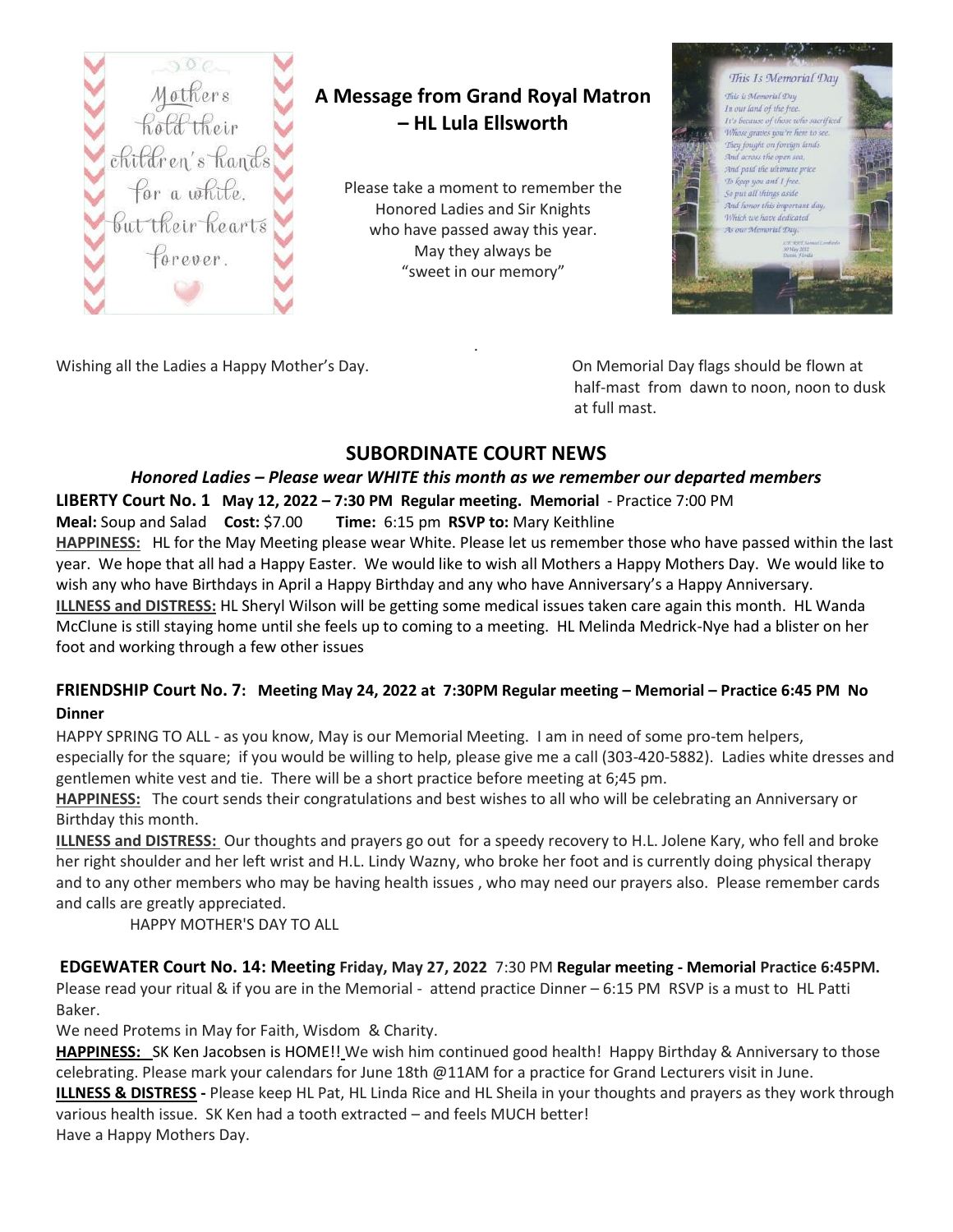**LAUREL Court No. 16: Meeting Saturday May 14, 2022 Official Inspection of the Grand Lecturer** 1:00 PM Practice begins at 10:30 AM Bar-B-Que to follow Cost: \$15.00 RSVP to HL Lauren Ralston 303-803-8516 or [lauren.ralston2017@gmail.com](mailto:lauren.ralston2017@gmail.com)

**HAPPINESS:** HL Lauren and SK Mark want to thank everyone that has been protems in the past. We need to ask for your help again. For our Grand Lecturer's Visit and Memorial, we need protems for our Conductress, all four ladies of the square, and a marshal. Please call HL Lauren or HL Brandi if you can help us out. Thank you!!

**ILLNESS AND DISTRESS:** HL Sheryl Wilson is waiting to have a stimulator placed on her back. She will be in our thoughts and prayers that the device will provide her with some relief. HL Lauren Ralston has been having stomach problems and the doctors think it's an ulcer. Hopefully, it will heal quickly. Doris Lease, a member of Laurel Court, passed away a on April 12, 2022. She was a past WM of Fidelity #144, OES, and a past RM of Laurel Court. Only a private service was held.

**FAITH Court No. 18: Meeting Saturday, May 21, 2022. 7:30 PM. Regular Meeting** – Memorial practice 6:00 PM **HAPPINESS:** S.K. David Frelund will be released from on April 29 and will be spending some time with H.L. Norma and S.K.Tom. HL Mary MacKenzie has a new Great Grandson. Congratulations :) **ILLNESS AND DISTRESS:** None reported

**PIKES PEAK Court No. 20: May 7, 2022 7:00 PM Regular Meeting** – Memorial Practice will begin at 5:30 PM Celebrating Easter.

**Happiness:** H.L Karen Wagner & S.K Carl Wagner are celebrating the birth of their great granddaughter. **Illness/Distress:** No illness reported

#### **VIOLETT Court No. 22: May 20, 2022 7:30 PM Regular meeting - Memorial**

**Happiness** : Happy Mothers Day

**Illness/Distress:** SK Don Marshall passed away in his sleep, April 12, 2022. Sympathies of the Court extended to the family.

| <b>ADDRESS AND PHONE NUMBER CHANGES:</b> |                               |                             |  |  |  |  |
|------------------------------------------|-------------------------------|-----------------------------|--|--|--|--|
| <b>LIBERTY COURT NO. 1</b>               | <b>EDGEWATER COURT No. 14</b> | <b>FAITH COURT NO. 18</b>   |  |  |  |  |
| <b>HL Megan Merrick</b>                  | <b>HL Nancy Frieburg</b>      | HL Deb and SK Jason Deselms |  |  |  |  |
| 630 Swope Avenue                         | <b>Phone Number:</b>          | New email address           |  |  |  |  |
| Colorado Springs CO 80909                | 303-426-5362                  | deselmsdeb@gmail.com        |  |  |  |  |
| 719-407-1877                             |                               |                             |  |  |  |  |

#### **Thank You's**

"Thank you all for the beautiful cards sent to us on our recent loss." HL JoAnne and SK Jim

#### **ANNOUNCEMENTS**

#### **From Grand Secretary.**

If you're planning on going to Supreme in July, please let me know. I'll have your credentials for you.

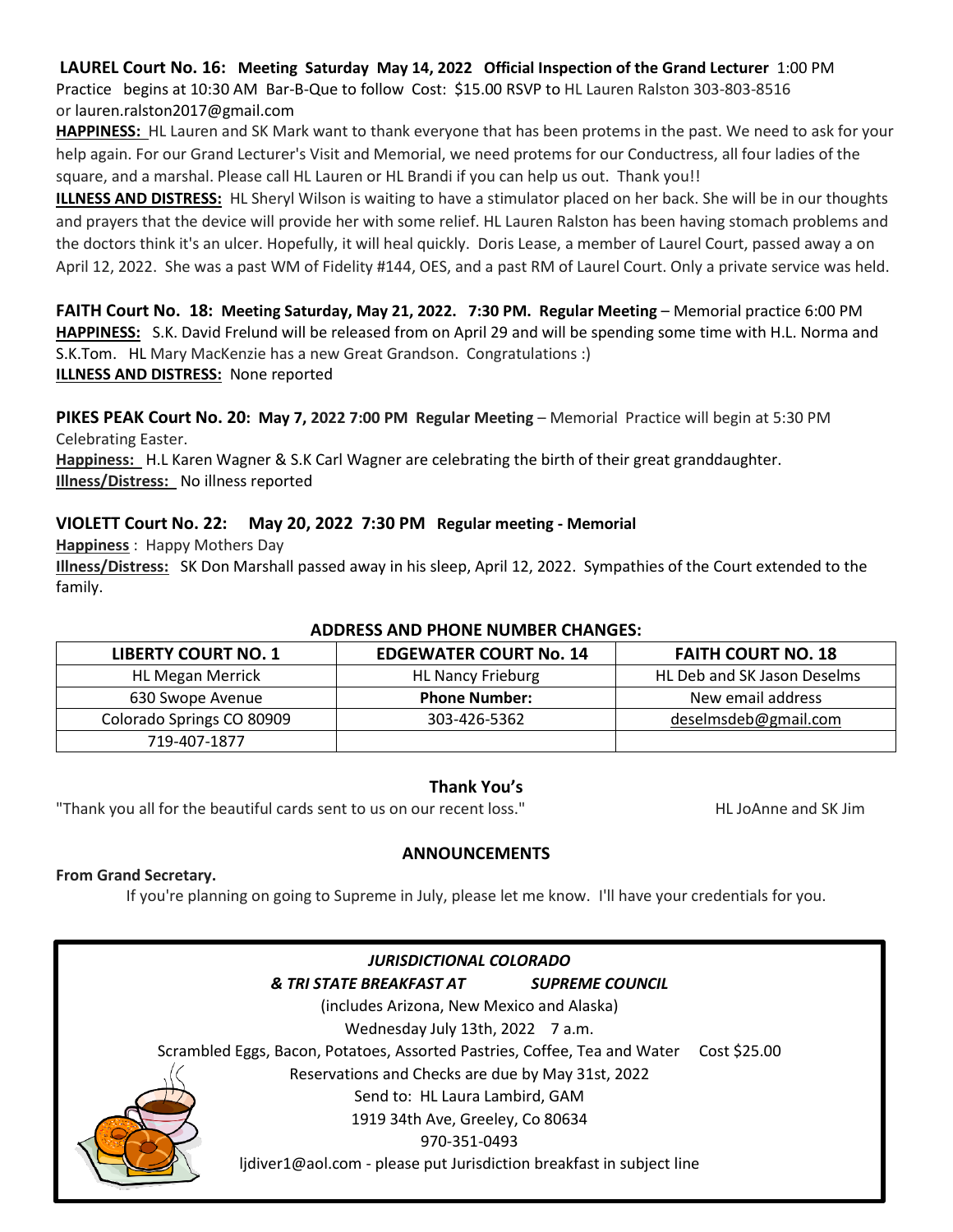#### *THE PEARLS - Royal Matrons & Royal Patrons*

There will not be a Royal Matrons and Royal Patrons meeting in May. Please don't hesitate to reach out if you have any questions. Happy Mother's Day. Notice that the control of the control of the control of the control of the control of the control of the control of the control of the control of the control of the control of the control of

#### *Associate Matrons – Associate Patrons..*

…Will meet with ALL Associate Matrons and Associate Patrons - after Laurel's meeting for a very short information meeting. I will be setting up a full meeting for June HL Laura Lambird, GAM lidiver1@aol.com 970-351-0493

#### . *"Blue Bells"*

#### *Conductresses and Associate Conductresses..*

..will be meeting each month on the fourth Sunday at 1 pm. The next meeting is May 22nd at 1pm. Congratulations to the new officers, Deb Deselms President, Lauren Bates Vice President and Julie McLean as Secretary/Treasurer. So far, we have learned the roles of the Associate Conductress and Conductress and their part in the court ritual work. We have information of when to plan and what to be prepared for Royal Matron. Join us if you are the AC or C for your court. Let Pam Bottolfson [pamela.bottolfson@comcast.net](mailto:pamela.bottolfson@comcast.net) know you are needing the information handed out already and add you to the email list. Mary Wilkes phone number is 303-725-6041. The Conductress have **ritual tabs** for sale and will be raising funds to continue to support Grand Court expenses and spread the wealth of relations we enjoy in Amaranth. Fundraisers are the **Rockies Tickets** (2 games, contact Mary Keithline for tickets), **popcorn sales** (coming soon), **cookie dough sales** (in September) and a **Craft Fair** (in October) for holiday shopping.

#### *LONG RANGE PLANNING COMMITTEE*

Long Range Planning Committee "Committee for Colorado Amaranth future". Our next meeting is Monday, May 9th at 6:30 pm. Help set goals for Colorado Amaranth to grow, thrive and succeed in spreading friendship and fighting for the cure/sustainability of diabetes through research. The zoom invite is:

<https://us02web.zoom.us/j/7406047610?pwd=MGdqN1p6N0tWNTRYM0psdDVjZG4yQT09>

Meeting ID: 740 604 7610 Passcode: 295658

No thought is dismissed while each person can help Colorado Amaranth grow and prosper.

*Pamela Bottolfson*

**From the GRAND CAN COMMANDERS:** We continue to collect and exchange, rinsed, empty, and collapsed Aluminum Drink (soft drinks, beer, and water) Cans, as well as washed aluminum Food Baking Pans. Our efforts result in a contribution to the Amaranth Diabetes Foundation! We appreciate and willing accept your donations!

Thank you! HL Cori and Rick Meyer



From: HL Deb Deselms Co-Chair, Grand Planning Committee Calling all Majority Rainbow Girls. We are celebrating the 100th birthday of Rainbow. Please go to the website [www.iorgcolorado.org](http://www.iorgcolorado.org/) to register for Grand Assembly to be part of this celebration.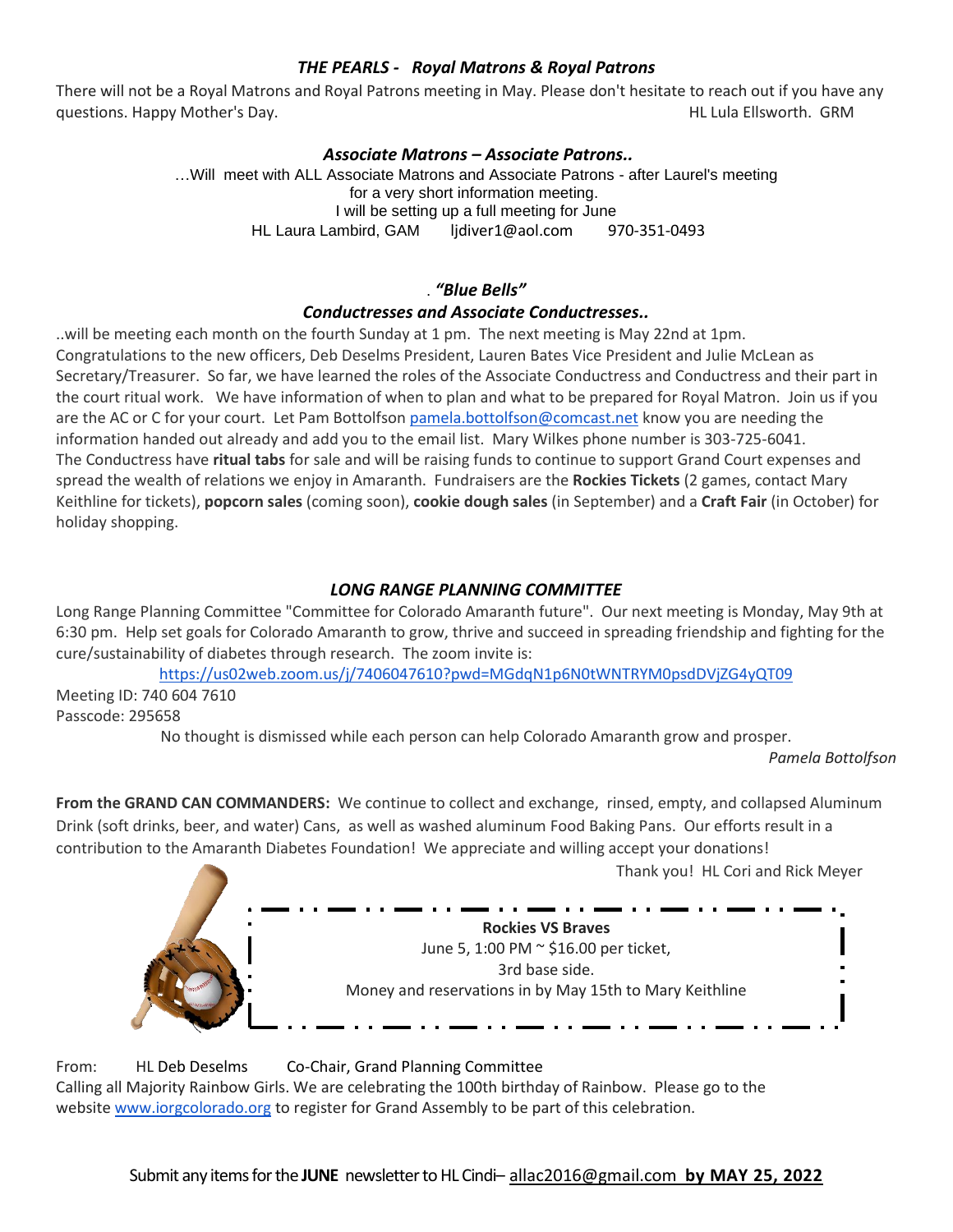## **AMARANTH FIGHTS DIABETES 6th ANNUAL 5K WALK**

Saturday August 20, 2022 Involve the community – your friends and family Registration will begin soon! More information and forms coming mid April grandcourtofcolorado-amaranth.org/amaranth-fights-diabetes

#### **WHEN: SATURDAY August 20, 2022 Registration – 8 AM Walk begins at 9 AM**

#### **WHERE: E.B. Raines Jr. Memorial Park 11801 Community Center Drive Northglenn CO**

**REGISTRATION COST: \$15.00 There will be prizes and give-aways!!**

#### **THIS WILL BE AN EVENT YOU DON'T WANT TO MISS!!**

Now - to answer your QUESTIONS!!!

#### **1. Do I have to register on line? You MAY register on line by going to our webpage:** [http://grandcourtofcolorado-amaranth.org/6th-annual-](http://grandcourtofcolorado-amaranth.org/6th-annual-5-k-walk)[5-k-walk](http://grandcourtofcolorado-amaranth.org/6th-annual-5-k-walk)

You may join an existing team (your court's) - Each court is encouraged to raise more donations than the Elected Grand Line Officers!

**EACH DONATION IS TAX DEDUCTIBLE - All funds raised will be given to the Amaranth Diabetes Foundation to fund the research projects of the American Diabetes Association - 'searching for the cures".**

#### **3. Is there a matching funds Program?**

This would be up to your employer - If your employer wishes to be involved - they might match the funds raised by your co-workers who will support you!

#### **OR**

you may **PRE-REGISTER** by contacting us at **[coamaranthwalks@gmail.com](mailto:coamaranthwalks@gmail.com)**

Let us know who and how many - and registration on Saturday the 20th will be a breeze!

#### **2. I have friends and family that wish to donate - but cannot attend the walk....**

Encourage them to support YOU by pledging their contribution to YOU!

Attached to this email is a pledge sheet. Make as many copies as you wish - Encourage your friends and Family - Co Workers to support you with a donation! A donation letter is attached for your use.

All checks to be made out to:  **GRAND COURT OF COLORADO C/O HL Mary Keithline**

 **in the memo line - please mark ADF**

#### **4. I am unable to walk the 'Walk" but would like to help.**

\*You can always walk "Virtually" or in your neighborhood.

\*Dedicate those "fit-bit" steps for 2 weeks or a month at \$1 per mile and donate to the ADF.

\*volunteer to help - with registration, handing out water etc.

We will appreciate your assistance!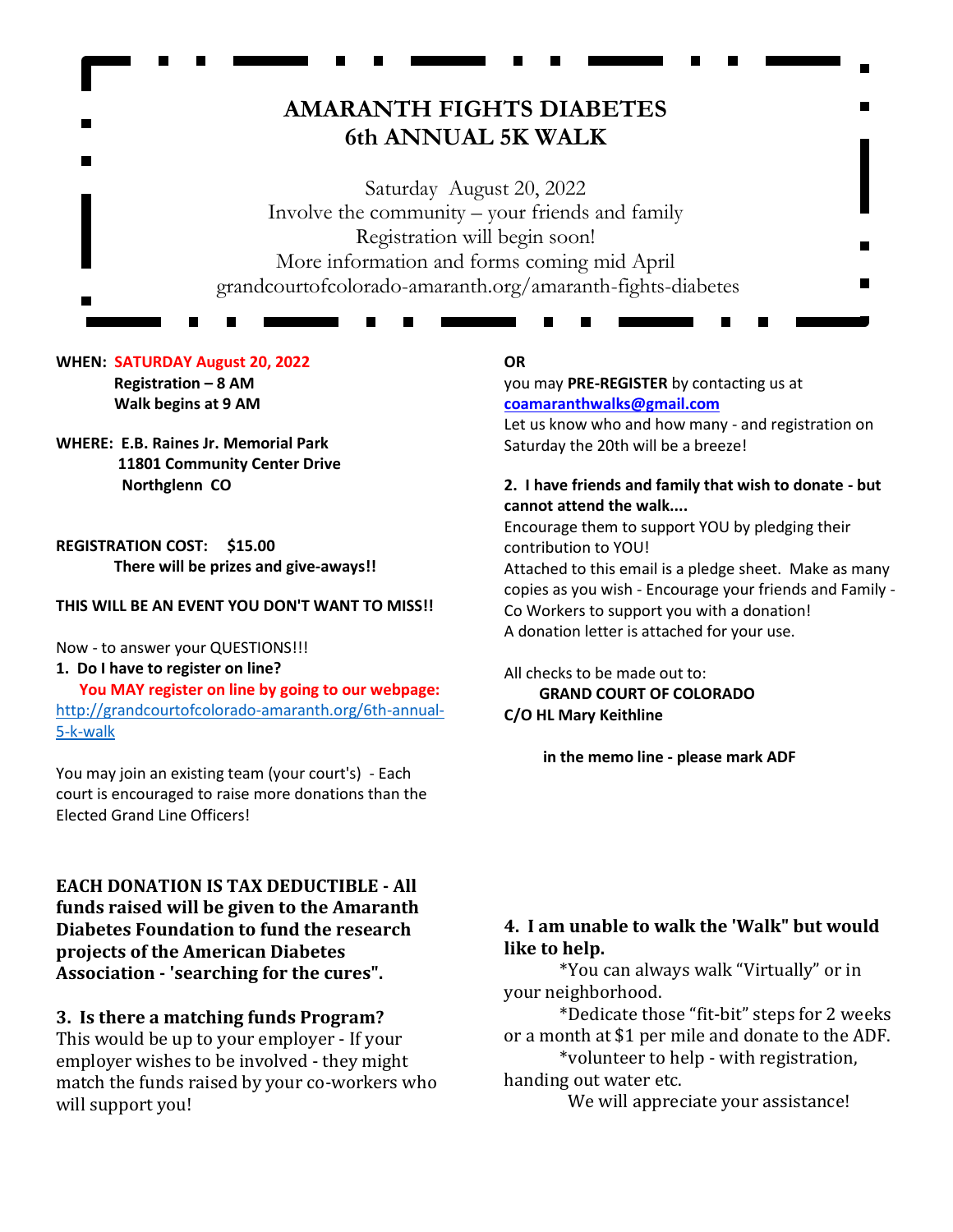#### **A few additional notes:**

Share this information with your friends neighbors - Doctors, nurses, specialists. If you would like US to contact YOUR doctor - please send the contact information to this email address. [coamaranthwalks@gmail.com](mailto:coamaranthwalks@gmail.com)

Remember **ALL FUNDS COLLECTED** will benefit Diabetes Research

We appreciate your support:

**\*Sponsorships** are available if you know of any corporation or individual interested in participating at this level - please let us know!

#### **\*In Kind Donations**

those companies that might provide food, water, items for give aways etc please contact us!

A flyer is attached - feel free to use it often!! Thank you again for all your interest and SUPPORT!



## Grand Court of Colorado, Order of the Amaranth

The Order of the Amaranth is a fraternal organization composed of Master Masons, their female relatives, and majority members of the International Order of the Rainbow for Girls and the Jobs Daughters International.

#### Our International Philanthropy is the **AMARANTH DIABETES FOUNDATION –**

We partner with the **American Diabetes Association** by funding research grants to scientists – ever seeking to find a CURE for this dreaded disease!

The Grand Court of Colorado, Order of the Amaranth

is a non-profit 501(C)3 organization.

All donations to Diabetes Research are tax deductible as allowed by law

(Tax ID #23-7614556).

#### *There are no administrative fees of any kind!*

100% of funds raised are used in the fight to find a cure for diabetes and to help make the lives of persons with diabetes more comfortable.

In 1979 the Amaranth Diabetes Foundation, Inc. was established by the Supreme Council, Order of the Amaranth Inc. Our **MAIN** philanthropy is to raise funds for diabetes research. Over the past 36 years, the Foundation has donated over **\$17 MILLION DOLLARS** to the American Diabetes Association (ADA).

ALL MONEY RAISED by the AMARANTH DIABETES FOUNDATION, INC. is passed directly to the American Diabetes Association for specific research projects. 100% of donations to this campaign will be directed to Association-funded diabetes research through the American Diabetes Research Foundation.

> **We thank you for your support of our very important Philanthropy! For more information – visit our website: grandcourtofcolorado-amaranth.org**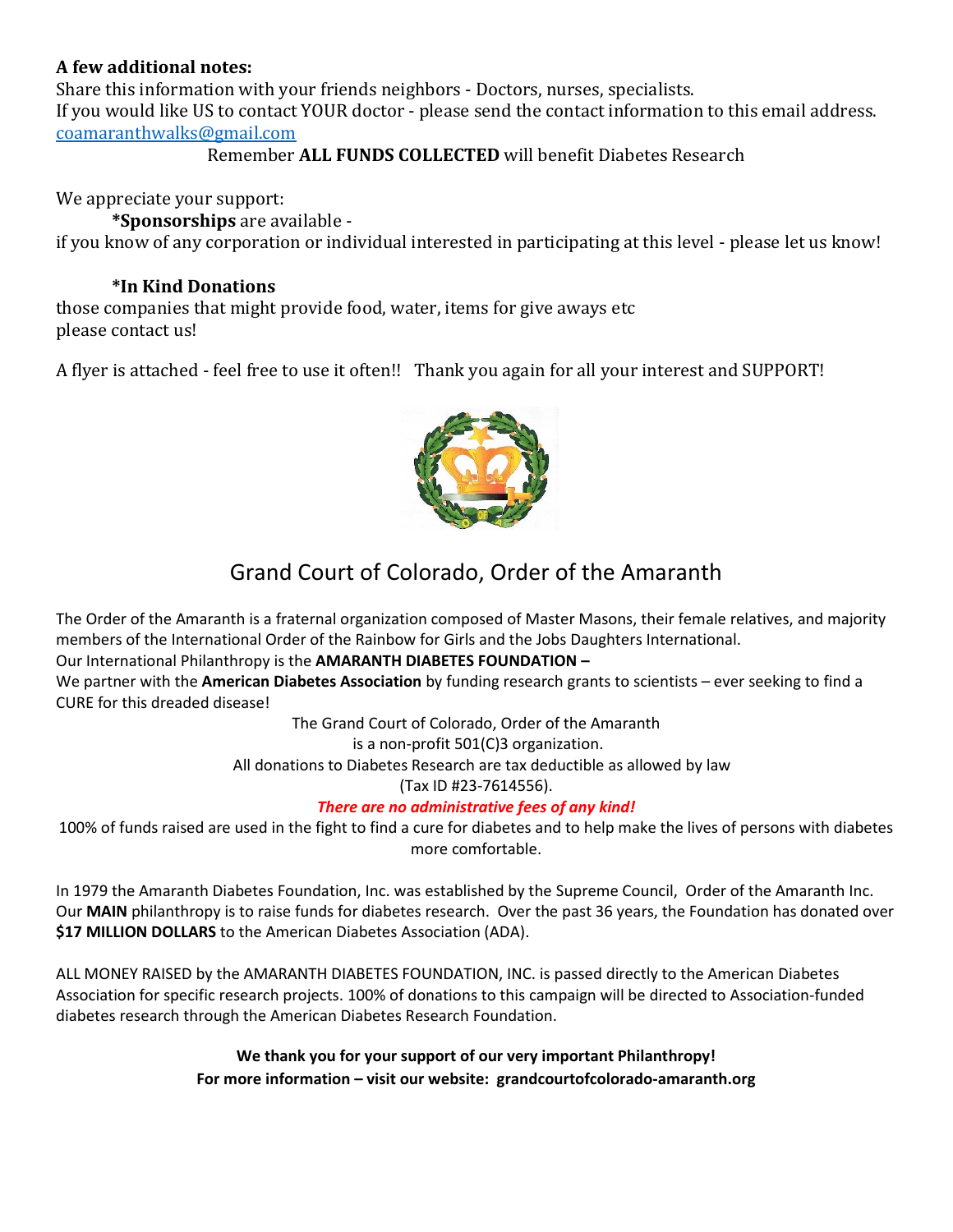# 6th ANNUAL COLORADO AMARANTH 5K WALK INUAL COLORADO<br>RANTH 5K WALK<br>REGISTER TODAY<br>DONATE. STOP DIABETES

## JOIN US. DONATE. STOP DIABETES

## ALL PROCEEDS to benefit DIABETES RESEARCH



JAL COLORADO<br>
NTH 5K WALK<br>
STER TODAY<br>
NATE. STOP DIABETES<br>
benefit DIABETES RESEARCH<br>
Grand Court of Colorado<br>
Order of the Amaranth<br>
maranth Diabetes Foundation<br>
pamaranth Diabetes Foundation<br>
pamaranthwalks@gmail.com **STER TODAY<br>
STER TODAY<br>
IATE. STOP DIABETES**<br>
enefit DIABETES RESEARCH<br>
Frand Court of Colorado<br>
Order of the Amaranth<br>
maranth Diabetes Foundation<br>
smaranth Diabetes Foundation<br>
smaranthwalks@gmail.com Amaranth Diabetes Foundation coamaranthwalks@gmail.com

## SATURDAY AUGUST 20, 2022

E.B. RAINES JR. MEMORIAL PARK 11801 COMMUNITY CENTER DRIVE NORTHGLENN, COLORADO DOGWOOD PAVILLION Registration 8:00 AM Start 9:00 AM

Registration Fee: \$15.00 303-979-4597 \*REGISTER http://grandcourtofcolorado-amaranth.org/6th-annual-5-k-walk

\*\*All donations are tax deductible \*\*DONATE http://grandcourtofcolorado-amaranth.org/6th-annual-5-k-walk